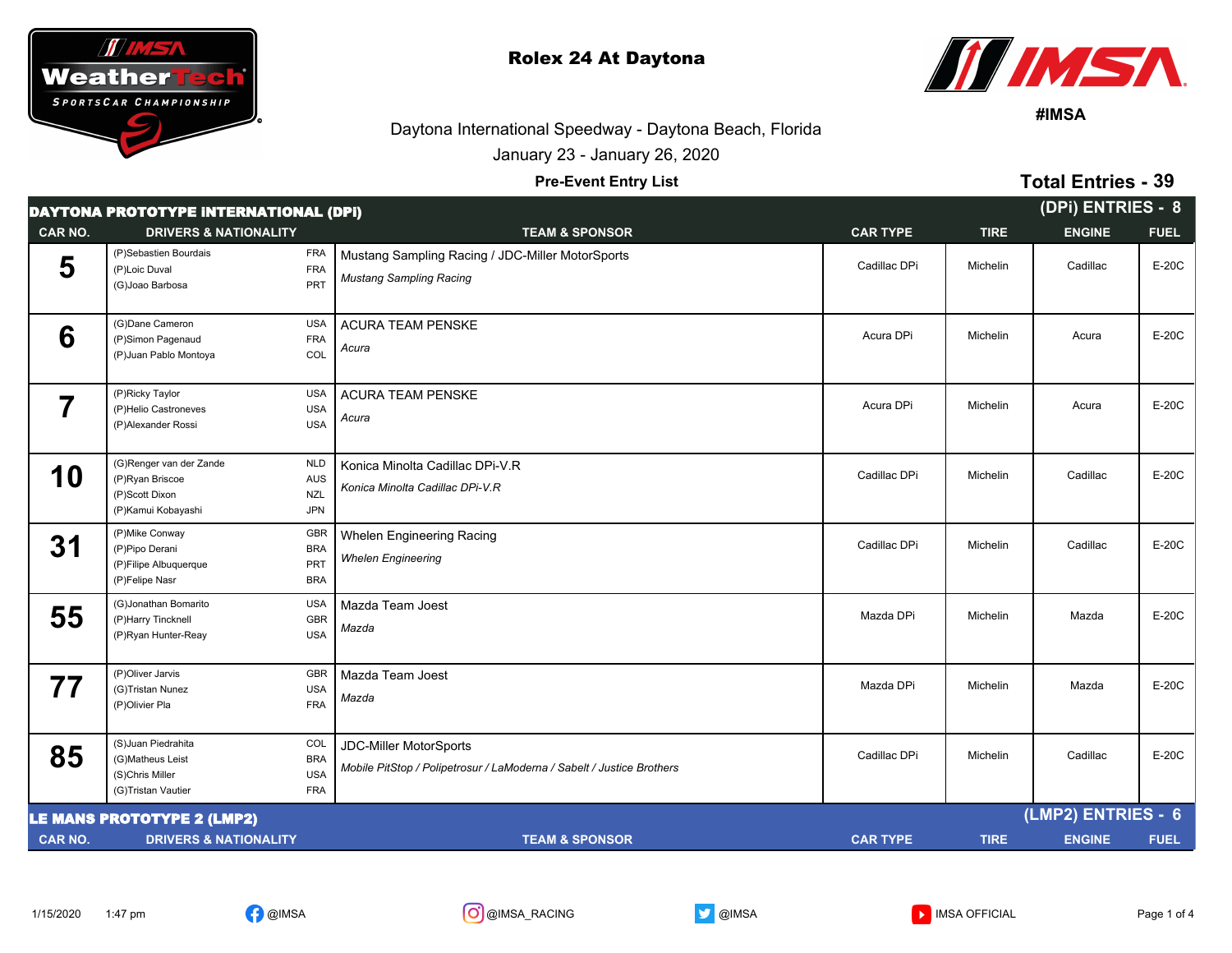|                | <b>LE MANS PROTOTYPE 2 (LMP2)</b>                                                        |                                                                            |                                                                                                                                        |                                      |                 | (LMP2) ENTRIES - 6 |             |
|----------------|------------------------------------------------------------------------------------------|----------------------------------------------------------------------------|----------------------------------------------------------------------------------------------------------------------------------------|--------------------------------------|-----------------|--------------------|-------------|
| <b>CAR NO.</b> | <b>DRIVERS &amp; NATIONALITY</b>                                                         |                                                                            | <b>TEAM &amp; SPONSOR</b>                                                                                                              | <b>CAR TYPE</b>                      | <b>TIRE</b>     | <b>ENGINE</b>      | <b>FUEL</b> |
| $\mathbf 2$    | (S)Cody Ware<br>(S)Jonathan Hoggard<br>TBD                                               | <b>USA</b><br>GBR                                                          | <b>Rick Ware Racing</b><br>Jacob Companies / PODS / Drive Capital / Whelen / Sunoco / Tilson                                           | Multimatic/Riley<br>LMP <sub>2</sub> | Michelin        | Gibson             | E-20C       |
| 8              | (G)Ryan Dalziel<br>(S)David Heinemeier Hansson<br>(B) John Farano<br>(P)Nicolas Lapierre | GBR<br><b>DNK</b><br>CAN<br><b>FRA</b>                                     | Tower Motorsport by Starworks<br>Tower Events / Basecamp                                                                               | ORECA LMP2 07                        | Michelin        | Gibson             | E-20C       |
| 18             | (S)Kyle Tilley<br>(B) Dwight Merriman<br>(S)Ryan Lewis<br>(P)Nic Minassian               | GBR<br><b>USA</b><br>GBR<br><b>FRA</b>                                     | Era Motorsport                                                                                                                         | ORECA LMP2 07                        | Michelin        | Gibson             | E-20C       |
| 38             | (B)Cameron Cassels<br>(B)Robert Masson<br>(S)Kyle Masson<br>(B)Don Yount                 | CAN<br><b>USA</b><br><b>USA</b><br><b>USA</b>                              | Performance Tech Motorsports<br>Centinel Spine / NorCan Electric / Masson Spine / AIG Technologies / CardioAccess /<br>Ric-Man Florida | ORECA LMP2 07                        | Michelin        | Gibson             | E-20C       |
| 52             | (B)Ben Keating<br>(G)Simon Trummer<br>(S)Nick Boulle<br>(G)Gabriel Aubry                 | <b>USA</b><br>CHE<br><b>USA</b><br><b>FRA</b>                              | PR1 Mathiasen Motorsports<br>Wynns / Client Command                                                                                    | ORECA LMP2 07                        | <b>Michelin</b> | Gibson             | E-20C       |
| 81             | (G)Ben Hanley<br>(B)Henrik Hedman<br>(G)Colin Braun<br>(S)Harrison Newey                 | <b>GBR</b><br>SWE<br><b>USA</b><br>GBR                                     | DragonSpeed USA<br>10Star                                                                                                              | ORECA LMP2 07                        | Michelin        | Gibson             | E-20C       |
|                | <b>GT LE MANS (GTLM)</b>                                                                 |                                                                            |                                                                                                                                        |                                      |                 | (GTLM) ENTRIES - 7 |             |
| <b>CAR NO.</b> | <b>DRIVERS &amp; NATIONALITY</b>                                                         |                                                                            | <b>TEAM &amp; SPONSOR</b>                                                                                                              | <b>CAR TYPE</b>                      | <b>TIRE</b>     | <b>ENGINE</b>      | <b>FUEL</b> |
| 3              | (P)Antonio Garcia<br>(P)Jordan Taylor<br>(P)Nicky Catsburg                               | ESP<br><b>USA</b><br><b>NLD</b>                                            | Corvette Racing                                                                                                                        | Corvette C8.R                        | Michelin        | Chevrolet          | E-20C       |
| 4              | (P)Oliver Gavin<br>(P)Tommy Milner<br>(P)Marcel Fassler                                  | <b>GBR</b><br><b>USA</b><br>CHE                                            | <b>Corvette Racing</b>                                                                                                                 | Corvette C8.R                        | Michelin        | Chevrolet          | E-20C       |
| 24             | (P)John Edwards<br>(P)Augusto Farfus<br>(G)Chaz Mostert<br>(G)Jesse Krohn                | <b>USA</b><br><b>BRA</b><br>$\mathsf{A}\mathsf{U}\mathsf{S}$<br><b>FIN</b> | <b>BMW Team RLL</b><br><b>BMW of North America</b>                                                                                     | <b>BMW M8 GTE</b>                    | Michelin        | <b>BMW</b>         | E-20C       |
| 25             | (G)Connor De Phillippi<br>(P)Philipp Eng<br>(P)Bruno Spengler<br>(G)Colton Herta         | <b>USA</b><br>AUT<br>CAN<br><b>USA</b>                                     | <b>BMW Team RLL</b><br><b>BMW of North America</b>                                                                                     | BMW M8 GTE                           | Michelin        | <b>BMW</b>         | E-20C       |
| 62             | (P)James Calado<br>(P)Alessandro Pier Guidi<br>(G)Daniel Serra<br>(P)Davide Rigon        | <b>GBR</b><br>ITA<br><b>BRA</b><br><b>ITA</b>                              | Risi Competizione                                                                                                                      | Ferrari 488 GTE                      | Michelin        | Ferrari            | $E-20C$     |
| 1/15/2020      | <b>D</b> @IMSA<br>1:47 pm                                                                |                                                                            | O @IMSA_RACING<br>OIMSA                                                                                                                |                                      | MISA OFFICIAL   |                    | Page 2 of 4 |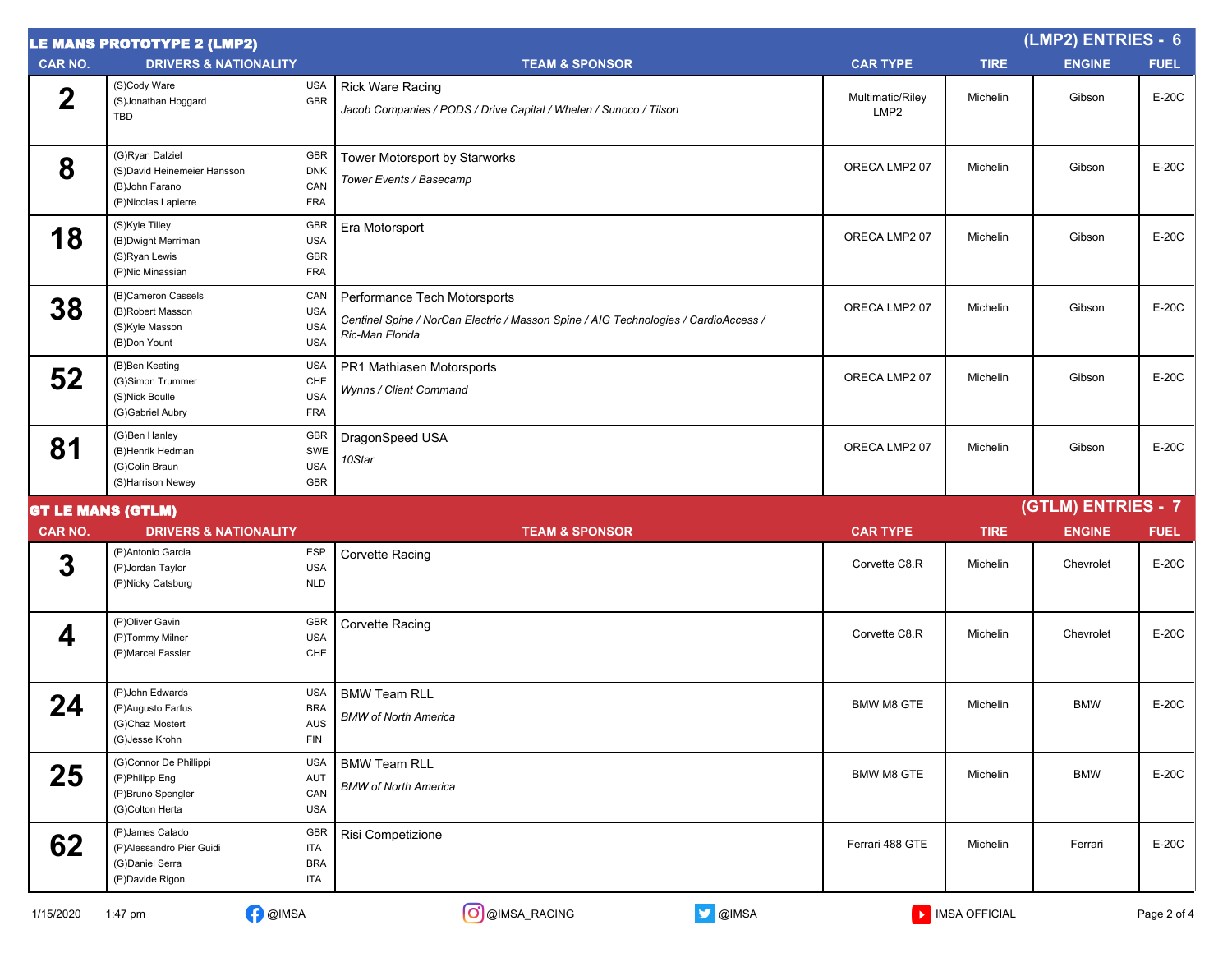| <b>GT LE MANS (GTLM)</b> |                                                                                        |                                               |                                                                                                                             |                                    | (GTLM) ENTRIES - 7 |                    |             |  |
|--------------------------|----------------------------------------------------------------------------------------|-----------------------------------------------|-----------------------------------------------------------------------------------------------------------------------------|------------------------------------|--------------------|--------------------|-------------|--|
| <b>CAR NO.</b>           | <b>DRIVERS &amp; NATIONALITY</b>                                                       |                                               | <b>TEAM &amp; SPONSOR</b>                                                                                                   | <b>CAR TYPE</b>                    | <b>TIRE</b>        | <b>ENGINE</b>      | <b>FUEL</b> |  |
| 911                      | (G)Matt Campbell<br>(P)Nick Tandy<br>(P)Fred Makowiecki                                | AUS<br><b>GBR</b><br><b>FRA</b>               | Porsche GT Team                                                                                                             | Porsche 911 RSR -<br>19            | Michelin           | Porsche            | E-20C       |  |
| 912                      | (P)Laurens Vanthoor<br>(P)Earl Bamber<br>(G)Mathieu Jaminet                            | BEL<br><b>NZL</b><br><b>FRA</b>               | Porsche GT Team                                                                                                             | Porsche 911 RSR -<br>19            | Michelin           | Porsche            | E-20C       |  |
| <b>GT DAYTONA (GTD)</b>  |                                                                                        |                                               |                                                                                                                             |                                    |                    | (GTD) ENTRIES - 18 |             |  |
| <b>CAR NO.</b>           | <b>DRIVERS &amp; NATIONALITY</b>                                                       |                                               | <b>TEAM &amp; SPONSOR</b>                                                                                                   | <b>CAR TYPE</b>                    | <b>TIRE</b>        | <b>ENGINE</b>      | <b>FUEL</b> |  |
| 9                        | (G)Dennis Olsen<br>(S)Zacharie Robichon<br>(S)Lars Kern<br>(P)Patrick Pilet            | <b>NOR</b><br>CAN<br>DEU<br><b>FRA</b>        | <b>Pfaff Motorsports</b><br>Motul / Pfaff Porsche / FEL Drives / Econo / C17 Media / KW Suspension / BASF /<br>Life Storage | Porsche 911 GT3 R                  | Michelin           | Porsche            | $E-10$      |  |
| 11                       | (B)Richard Heistand<br>(S)Steijn Schothorst<br>(P)Franck Perera<br>(G)Albert Costa     | <b>USA</b><br><b>NLD</b><br><b>FRA</b><br>ESP | <b>GRT Grasser Racing Team</b><br>ORANGE1                                                                                   | Lamborghini<br>Huracan GT3         | Michelin           | Lamborghini        | $E-10$      |  |
| 12                       | (S)Frankie Montecalvo<br>(P)Shane van Gisbergen<br>(S)Aaron Telitz<br>(G)Townsend Bell | <b>USA</b><br>NZL<br><b>USA</b><br><b>USA</b> | AIM VASSER SULLIVAN                                                                                                         | Lexus RC-F GT3                     | Michelin           | Lexus              | $E-10$      |  |
| 14                       | (S)Parker Chase<br>(G)Jack Hawksworth<br>(S)Michael De Quesada<br>(P)Kyle Busch        | <b>USA</b><br>GBR<br><b>USA</b><br>USA        | AIM VASSER SULLIVAN                                                                                                         | Lexus RC-F GT3                     | Michelin           | Lexus              | $E-10$      |  |
| 16                       | (B)Ryan Hardwick<br>(P)Patrick Long<br>(S)Anthony Imperato<br>(G)Klaus Bachler         | <b>USA</b><br><b>USA</b><br><b>USA</b><br>AUT | Wright Motorsports<br>1st Phorm                                                                                             | Porsche 911 GT3 R                  | Michelin           | Porsche            | $E-10$      |  |
| 19                       | (S)Christina Nielsen<br>(G)Katherine Legge<br>(S)Tati Calderon<br>(S)Rahel Frey        | <b>DNK</b><br>GBR<br><b>COL</b><br>CHE        | GEAR Racing powered by GRT Grasser<br><b>GEAR Racing</b>                                                                    | Lamborghini<br>Huracan GT3         | Michelin           | Lamborghini        | $E-10$      |  |
| 23                       | (S)lan James<br>(P)Nicki Thiim<br>(S)Roman De Angelis<br>(G)Alex Riberas               | <b>USA</b><br><b>DNK</b><br>CAN<br><b>ESP</b> | Heart Of Racing Team<br>The Heart of Racing                                                                                 | <b>Aston Martin</b><br>Vantage GT3 | Michelin           | Aston Martin       | $E-10$      |  |
| 44                       | (B)John Potter<br>(G)Andy Lally<br>(S)Spencer Pumpelly<br>(G)Marco Mapelli             | <b>USA</b><br><b>USA</b><br><b>USA</b><br>ITA | <b>GRT Magnus</b><br>Flex Box                                                                                               | Lamborghini<br>Huracan GT3         | Michelin           | Lamborghini        | $E-10$      |  |
| 47                       | (S)Brandon Gdovic<br>TBD<br>TBD<br>(S)Eric Lux                                         | <b>USA</b><br><b>USA</b>                      | <b>Precision Performance Motorsports</b><br><b>ComServe Wireless</b>                                                        | Lamborghini<br>Huracan GT3         | Michelin           | Lamborghini        | $E-10$      |  |
| 1/15/2020                | 1:47 pm                                                                                | <b>B</b> @IMSA                                | O @IMSA_RACING<br>OIMSA                                                                                                     |                                    | MISA OFFICIAL      |                    | Page 3 of 4 |  |